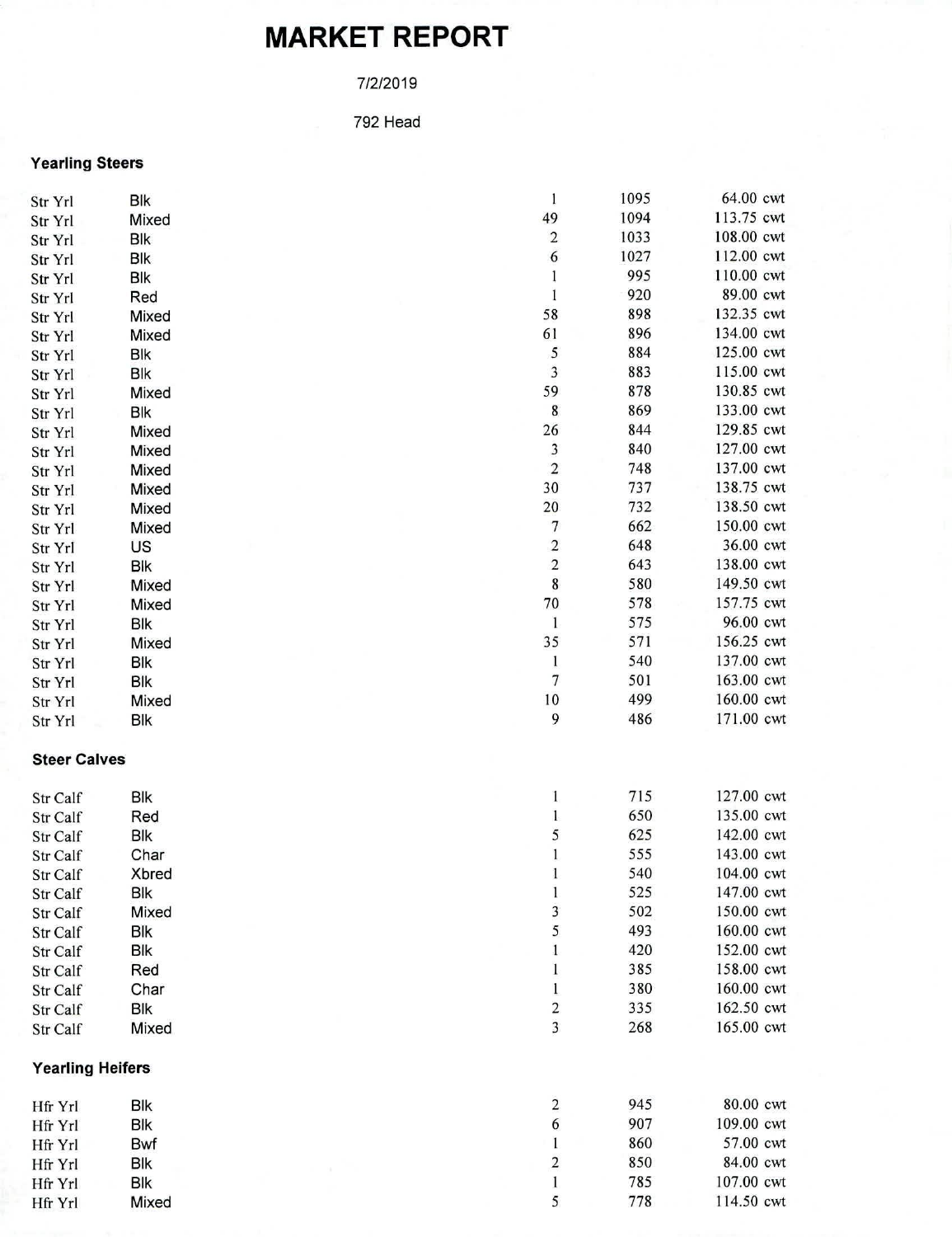| Hfr Yrl              | Blk        |  | $\overline{\mathbf{c}}$                                                      | 775  | 113.00 cwt |
|----------------------|------------|--|------------------------------------------------------------------------------|------|------------|
| Hfr Yrl              | Bwf        |  | $\mathbf{1}$                                                                 | 770  | 101.00 cwt |
| Hfr Yrl              | Blk        |  | 45                                                                           | 756  | 126.25 cwt |
| Hfr Yrl              | Mixed      |  | $\mathbf 2$                                                                  | 755  | 88.00 cwt  |
| Hfr Yrl              | Mixed      |  | 18                                                                           | 747  | 123.50 cwt |
| Hfr Yrl              | Mixed      |  | $\overline{\mathbf{c}}$                                                      | 710  | 111.00 cwt |
| Hfr Yrl              | Mixed      |  | 5                                                                            | 700  | 115.00 cwt |
| Hfr Yrl              | Mixed      |  | 9                                                                            | 650  | 97.00 cwt  |
| Hfr Yrl              | Mixed      |  | 23                                                                           | 646  | 136.50 cwt |
| Hfr Yrl              | Mixed      |  | $\bf 8$                                                                      | 645  | 120.00 cwt |
| Hfr Yrl              | <b>Blk</b> |  | $\mathbf{1}$                                                                 | 615  | 31.00 cwt  |
| Hfr Yrl              | <b>Blk</b> |  | $\mathbf{1}$                                                                 | 585  | 127.00 cwt |
| Hfr Yrl              | Blk        |  | 5                                                                            | 569  | 127.00 cwt |
| Hfr Yrl              | <b>Blk</b> |  | 5                                                                            | 568  | 116.00 cwt |
| Hfr Yrl              | <b>Blk</b> |  | $\mathbf{1}$                                                                 | 550  | 89.00 cwt  |
| Hfr Yrl              | <b>Blk</b> |  | $\mathbf{1}$                                                                 | 510  | 101.00 cwt |
| <b>Heifer Calves</b> |            |  |                                                                              |      |            |
|                      |            |  |                                                                              |      |            |
| Hfr Calf             | <b>Blk</b> |  | 3                                                                            | 563  | 123.00 cwt |
| Hfr Calf             | Mixed      |  | $\overline{\mathbf{3}}$                                                      | 562  | 118.00 cwt |
| <b>Hfr Calf</b>      | Bwf        |  | $\mathbf{1}$                                                                 | 465  | 131.00 cwt |
| Hfr Calf             | Red        |  | $\overline{\mathbf{c}}$                                                      | 453  | 130.00 cwt |
| Hfr Calf             | Blk        |  | $\mathbf{1}% _{i}\left  i\right\rangle =\mathbf{1}_{i}\left  i\right\rangle$ | 290  | 148.00 cwt |
| Hfr Calf             | <b>Blk</b> |  | $\mathbf{1}$                                                                 | 210  | 375.00 hd  |
| Hfr Calf             | Rwf        |  | $\mathbf{1}$                                                                 | 150  | 200.00 hd  |
| Hfr Calf             | Blk        |  | $\bf{l}$                                                                     | 85   | 160.00 hd  |
| <b>Hfr Calf</b>      | Red        |  | $\mathbf{1}% _{T}=\mathbf{1}_{T}\times\mathbf{1}_{T}$                        | 80   | 130.00 hd  |
| Hfr Calf             | Blk        |  | $\mathbf{1}$                                                                 | 80   | 140.00 hd  |
| Hfr Calf             | Bwf        |  | $\,1$                                                                        | 70   | 135.00 hd  |
| Hfr Calf             | <b>Blk</b> |  | $\,1$                                                                        | 65   | 60.00 hd   |
| Hfr Calf             | <b>Blk</b> |  | $\mathbf 1$                                                                  | 55   | 120.00 hd  |
| <b>Bull Calves</b>   |            |  |                                                                              |      |            |
| <b>Bull Calf</b>     | <b>Blk</b> |  | 1                                                                            | 690  | 74.00 cwt  |
| <b>Bull Calf</b>     | Blk        |  | 5                                                                            | 676  | 118.00 cwt |
| <b>Bull Calf</b>     | Mixed      |  | $\overline{\mathcal{L}}$                                                     | 634  | 119.00 cwt |
| <b>Bull Calf</b>     | Mixed      |  | 6                                                                            | 563  | 128.00 cwt |
| <b>Bull Calf</b>     | Blk        |  | $\overline{\mathbf{c}}$                                                      | 528  | 138.00 cwt |
| <b>Bull Calf</b>     | Blk        |  | $\mathbf{1}% _{T}=\mathbf{1}_{T}\times\mathbf{1}_{T}$                        | 505  | 130.00 cwt |
| <b>Bull Calf</b>     | <b>Blk</b> |  | $\bf{l}$                                                                     | 475  | 128.00 cwt |
| <b>Bull Calf</b>     | <b>Blk</b> |  | $\mathbf{1}$                                                                 | 470  | 144.00 cwt |
| <b>Bull Calf</b>     | Rwf        |  | $\mathbf{1}$                                                                 | 435  | 101.00 cwt |
| <b>Bull Calf</b>     | Red        |  | $\mathbf{1}$                                                                 | 425  | 128.00 cwt |
| <b>Bull Calf</b>     | <b>Blk</b> |  | $\mathbf{1}$                                                                 | 370  | 122.00 cwt |
| <b>Bull Calf</b>     | Red        |  | $\mathbf{1}$                                                                 | 190  | 200.00 hd  |
|                      |            |  |                                                                              |      |            |
| Pairs                |            |  |                                                                              |      |            |
| Pair                 | Blk        |  | $\mathbf{1}$                                                                 | 1170 | 1150.00 pr |
| Cows                 |            |  |                                                                              |      |            |
| Cow                  | Blk        |  | $\overline{\mathbf{c}}$                                                      | 1493 | 61.50 cwt  |
| Cow                  | Blk        |  | $\overline{\mathbf{c}}$                                                      | 1478 | 65.00 cwt  |
| Cow                  | Bwf        |  | $\mathbf{1}$                                                                 | 1450 | 63.50 cwt  |
| Cow                  | <b>Blk</b> |  | 3                                                                            | 1430 | 1050.00 hd |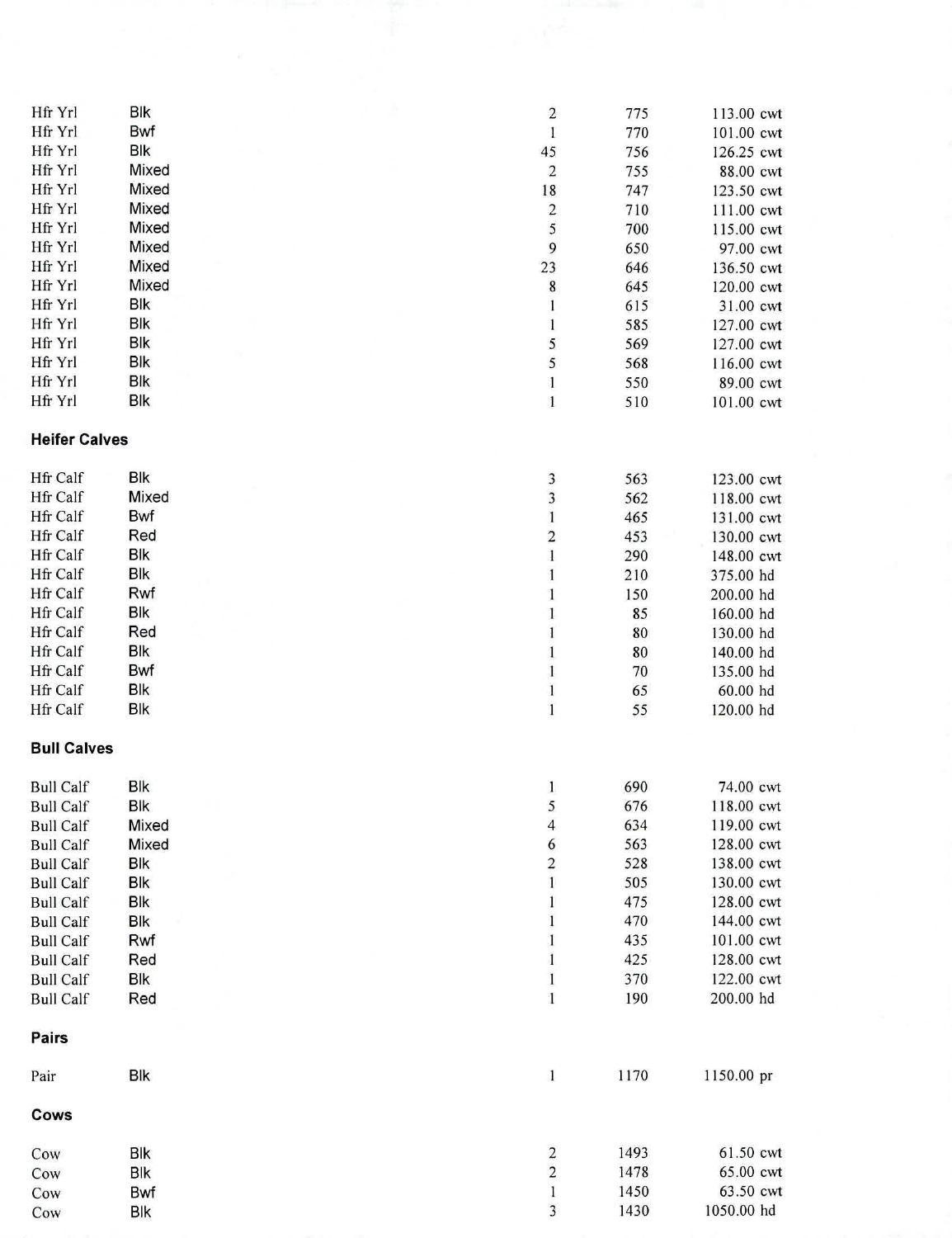| Hfr Yrl              | <b>Blk</b> |  | $\overline{\mathbf{c}}$               | 775        | 113.00 cwt              |
|----------------------|------------|--|---------------------------------------|------------|-------------------------|
| Hfr Yrl              | Bwf        |  | $\mathbf{l}$                          | 770        | 101.00 cwt              |
| Hfr Yrl              | Blk        |  | 45                                    | 756        | 126.25 cwt              |
| Hfr Yrl              | Mixed      |  | $\overline{\mathbf{c}}$               | 755        | 88.00 cwt               |
| Hfr Yrl              | Mixed      |  | 18                                    | 747        | 123.50 cwt              |
| Hfr Yrl              | Mixed      |  | $\overline{\mathbf{c}}$               | 710        | 111.00 cwt              |
| Hfr Yrl              | Mixed      |  | 5                                     | 700        | 115.00 cwt              |
| Hfr Yrl              | Mixed      |  | 9                                     | 650        | 97.00 cwt               |
| Hfr Yrl              | Mixed      |  | 23                                    | 646        | 136.50 cwt              |
| Hfr Yrl              | Mixed      |  | 8                                     | 645        | 120.00 cwt              |
| Hfr Yrl              | <b>Blk</b> |  | 1                                     | 615        | 31.00 cwt               |
| Hfr Yrl              | Blk        |  | 1                                     | 585        | 127.00 cwt              |
| Hfr Yrl              | <b>Blk</b> |  | 5                                     | 569        | 127.00 cwt              |
| Hfr Yrl              | <b>Blk</b> |  | 5                                     | 568        | 116.00 cwt              |
| Hfr Yrl              | Blk        |  | 1                                     | 550        | 89.00 cwt               |
| Hfr Yrl              | <b>Blk</b> |  | $\mathbf{I}$                          | 510        | 101.00 cwt              |
| <b>Heifer Calves</b> |            |  |                                       |            |                         |
|                      |            |  |                                       |            |                         |
| Hfr Calf             | Blk        |  | 3                                     | 563        | 123.00 cwt              |
| Hfr Calf             | Mixed      |  | 3                                     | 562        | 118.00 cwt              |
| <b>Hfr Calf</b>      | Bwf        |  | 1                                     | 465        | 131.00 cwt              |
| Hfr Calf             | Red        |  | $\overline{\mathbf{c}}$               | 453        | 130.00 cwt              |
| Hfr Calf             | <b>Blk</b> |  | $\mathbf{l}$                          | 290        | 148.00 cwt              |
| Hfr Calf             | <b>Blk</b> |  | 1                                     | 210        | 375.00 hd               |
| Hfr Calf             | Rwf        |  | 1                                     | 150        | 200.00 hd               |
| <b>Hfr Calf</b>      | Blk        |  | $\begin{array}{c} \hline \end{array}$ | 85         | 160.00 hd               |
| <b>Hfr Calf</b>      | Red        |  | $\bf{l}$                              | 80         | 130.00 hd               |
| Hfr Calf             | <b>Blk</b> |  | $\mathbf{1}$                          | 80         | 140.00 hd               |
| <b>Hfr Calf</b>      | Bwf        |  | $\mathbf{1}$                          | 70         | 135.00 hd               |
| Hfr Calf             | Blk        |  | $\,$ I                                | 65         | 60.00 hd                |
| Hfr Calf             | <b>Blk</b> |  | $\,$ I                                | 55         | 120.00 hd               |
| <b>Bull Calves</b>   |            |  |                                       |            |                         |
| <b>Bull Calf</b>     | <b>Blk</b> |  | $\mathbf{1}$                          | 690        | 74.00 cwt               |
| <b>Bull Calf</b>     | <b>Blk</b> |  | 5                                     | 676        | 118.00 cwt              |
| <b>Bull Calf</b>     | Mixed      |  | $\overline{\mathcal{L}}$              | 634        | 119.00 cwt              |
| <b>Bull Calf</b>     | Mixed      |  | 6                                     | 563        | 128.00 cwt              |
| <b>Bull Calf</b>     | Blk        |  |                                       | 528        | 138.00 cwt              |
| <b>Bull Calf</b>     | <b>Blk</b> |  | $\begin{array}{c} 2 \\ 1 \end{array}$ | 505        | 130.00 cwt              |
| <b>Bull Calf</b>     | <b>Blk</b> |  | $\mathbf{l}% _{T}=\mathbf{l}_{T}$     | 475        |                         |
| <b>Bull Calf</b>     | Blk        |  | $\mathbf{1}$                          | 470        | 128.00 cwt              |
| <b>Bull Calf</b>     | Rwf        |  | $\,$ 1 $\,$                           | 435        | 144.00 cwt              |
| <b>Bull Calf</b>     | Red        |  | $\,1$                                 |            | 101.00 cwt              |
| <b>Bull Calf</b>     | <b>Blk</b> |  | $\mathbf{1}$                          | 425<br>370 | 128.00 cwt              |
| <b>Bull Calf</b>     | Red        |  | $\,1$                                 | 190        | 122.00 cwt<br>200.00 hd |
| Pairs                |            |  |                                       |            |                         |
| Pair                 | Blk        |  | $\mathbf{1}$                          | 1170       | 1150.00 pr              |
|                      |            |  |                                       |            |                         |
| Cows                 |            |  |                                       |            |                         |
| Cow                  | Blk        |  | $\overline{\mathbf{c}}$               | 1493       | 61.50 cwt               |
| Cow                  | <b>Blk</b> |  | $\overline{\mathbf{c}}$               | 1478       | 65.00 cwt               |
| Cow                  | Bwf        |  | $\mathbf{1}$                          | 1450       | 63.50 cwt               |
| Cow                  | <b>Blk</b> |  | 3                                     | 1430       | 1050.00 hd              |